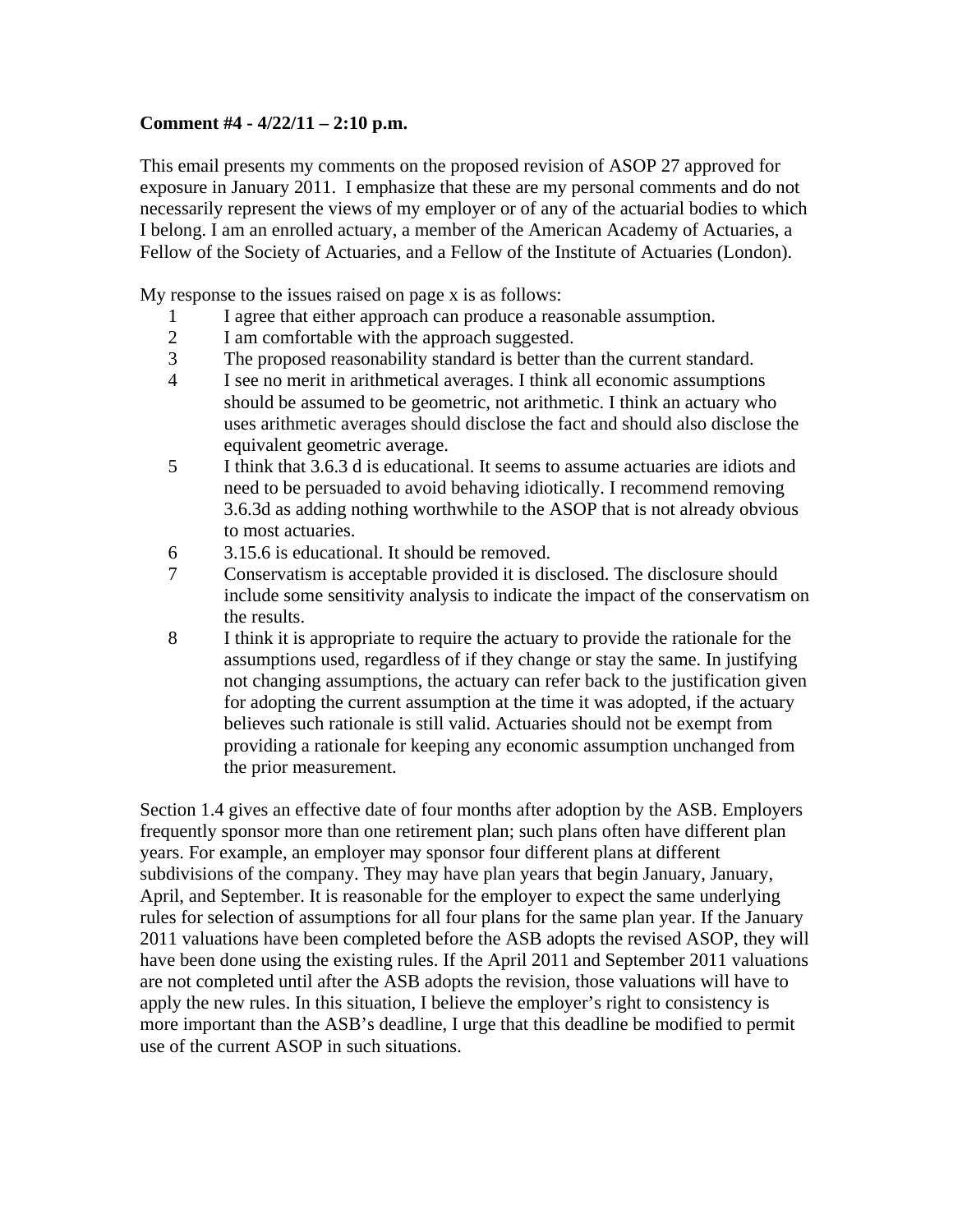Section 3.5 refers back to 3.4. I believe the information contained in 3.5 is educational and should be deleted. The underlying principle of 3.4 applies.

Section 3.6.3 e permits, without comment, the reduction of the investment return assumption to reflect transaction, custodian, and management fees. These fees have no more correlation with the investment return assumption than fees paid to auditors, accountants, actuaries, or administrative staff. Further, some of these fees may be fixed for short or long periods, or may be expected to change as a function of future wage and price inflation independent of the expected return on assets. I believe the correct way to handle such fees is to adopt assumptions as to their size in the current and each future year and to discount them at the expected rate of return as part of the cash flow expected from the plan assets. I accept that when such fees are not disclosed by the investment company or manager, it is impossible to apply such a technique; I accept in such a situation that one must, of necessity, apply a net expected return assumption. In all situations where the actuary has specific information on such fees, that information should be used independently and not applied to reduce the expected return.

I would not wish to prevent any actuary from applying the offset suggested in 3.6.3 e, but believe such an approach should be discouraged, and believe an actuary who applies such an approach should disclose the method and assumptions used to apply such an offset.

Section 3.9 refers back to 3.4. I believe the information contained in 3.9 is educational and should be deleted. The underlying principle of 3.4 applies.

I wish to add here a general comment on all ASOPs. They ossify. The current process is a disservice to the actuarial profession and those publics served by actuaries. Once adopted, ASOPs continue to apply for years even though the underlying rules may be no longer relevant to actuarial practice, or even contrary to any reasonable actuary's definition of best practice. We deserve an approach in which the acceptability, or otherwise, of a rule should be subject to the regular, continuous, ongoing assessment of the profession as a whole, not to an elite, unelected, ASB and its subcommittees.

Here is one approach that deserves to be given a try –for a two year test trial and then have the membership cast a vote:

Set up a web page for each current ASOP along with a few web pages for actuarial issues not covered by an ASOP but that may deserve one.

Invite all members of the profession to post comments, including suggested acceptable or preferred alternatives to the approaches set out in the relevant ASOP. Where suggested alternatives have been posted, provide a facility for the membership to indicate agreement or opposition to the suggestion by logging in and posting a "yes" or "no" vote on the idea. Logging in would prevent people voting early and often. Provide that any such suggestion is an acceptable alternative to the ASOP – without a need to invoke the deviation clause – if approval of the suggestion comes from a certain minimum majority of comments (both in number and as a percentage – say at least 70%